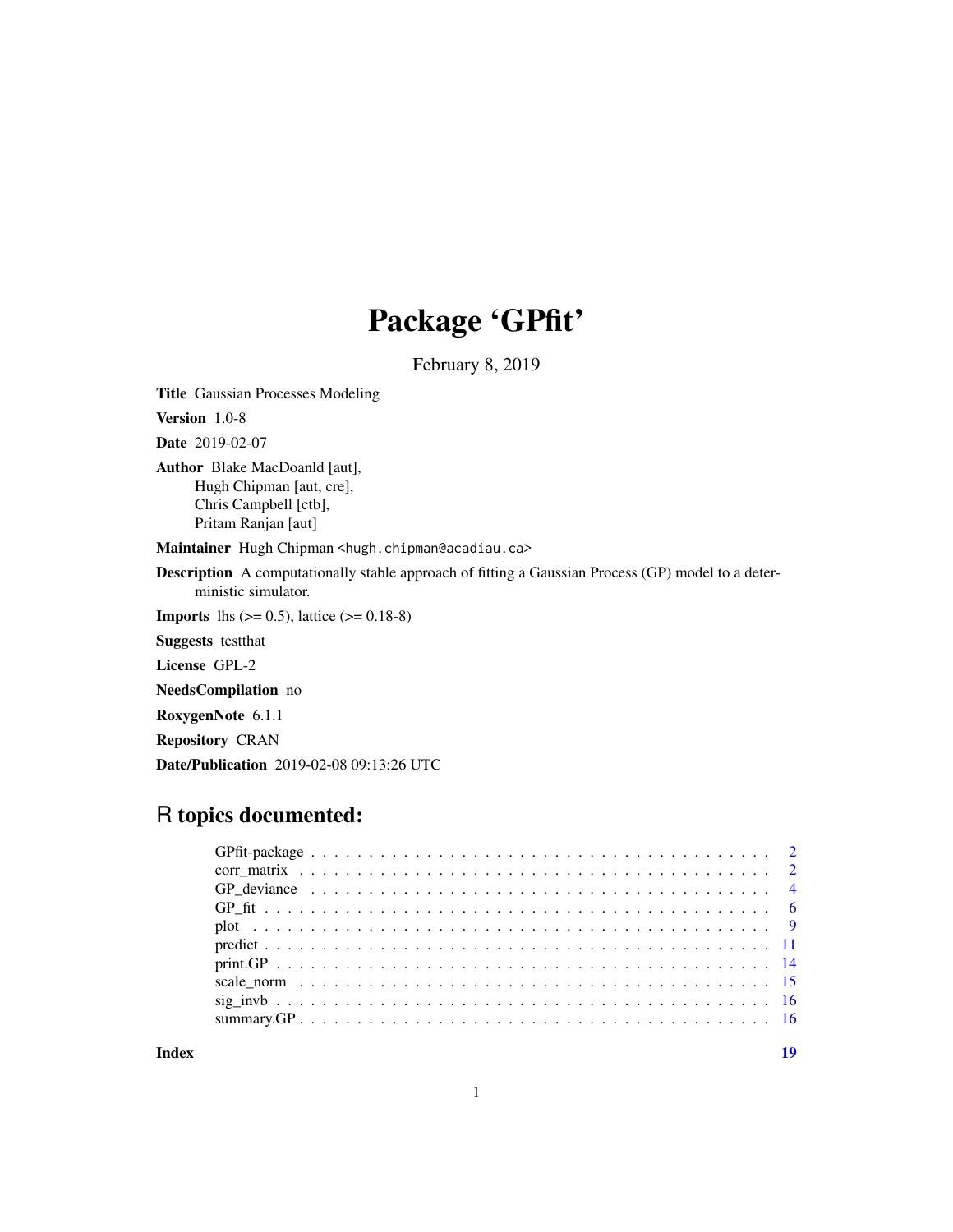<span id="page-1-0"></span>

#### Description

A computationally stable approach of fitting a Gaussian process (GP) model to simulator outputs. It is assumed that the input variables are continuous and the outputs are obtained from scalar valued deterministic computer simulator.

#### Details

This package implements a slightly modified version of the regularized GP model proposed in Ranjan et al. (2011). For details see MacDonald et al. (2015). A new parameterization of the Gaussian correlation is used for the ease of optimization. This package uses a multi-start gradient based search algorithm for optimizing the deviance (negative 2\*log-likelihood).

For a complete list of functions, use library(help="GPfit"). The main function for fitting the GP model is [GP\\_fit](#page-5-1).

#### Author(s)

Blake MacDoanld, Hugh Chipman, Pritam Ranjan Maintainer: Hugh Chipman <hugh.chipman@acadiau.ca>

## References

MacDonald, K.B., Ranjan, P. and Chipman, H. (2015). GPfit: An R Package for Fitting a Gaussian Process Model to Deterministic Simulator Outputs. Journal of Statistical Software, 64(12), 1-23. <http://www.jstatsoft.org/v64/i12/>

Ranjan, P., Haynes, R., and Karsten, R. (2011). A Computationally Stable Approach to Gaussian Process Interpolation of Deterministic Computer Simulation Data, Technometrics, 53(4), 366 - 378.

Santner, T.J., Williams, B., and Notz, W. (2003), The design and analysis of computer experiments, Springer Verlag, New York.

<span id="page-1-1"></span>corr\_matrix *Power Exponential or Matern Correlation Matrix*

## Description

Computes the power exponential or Matern correlation matrix for a set of *n* design points in *d*dimensional input region and a vector of *d* correlation hyper-parameters (beta).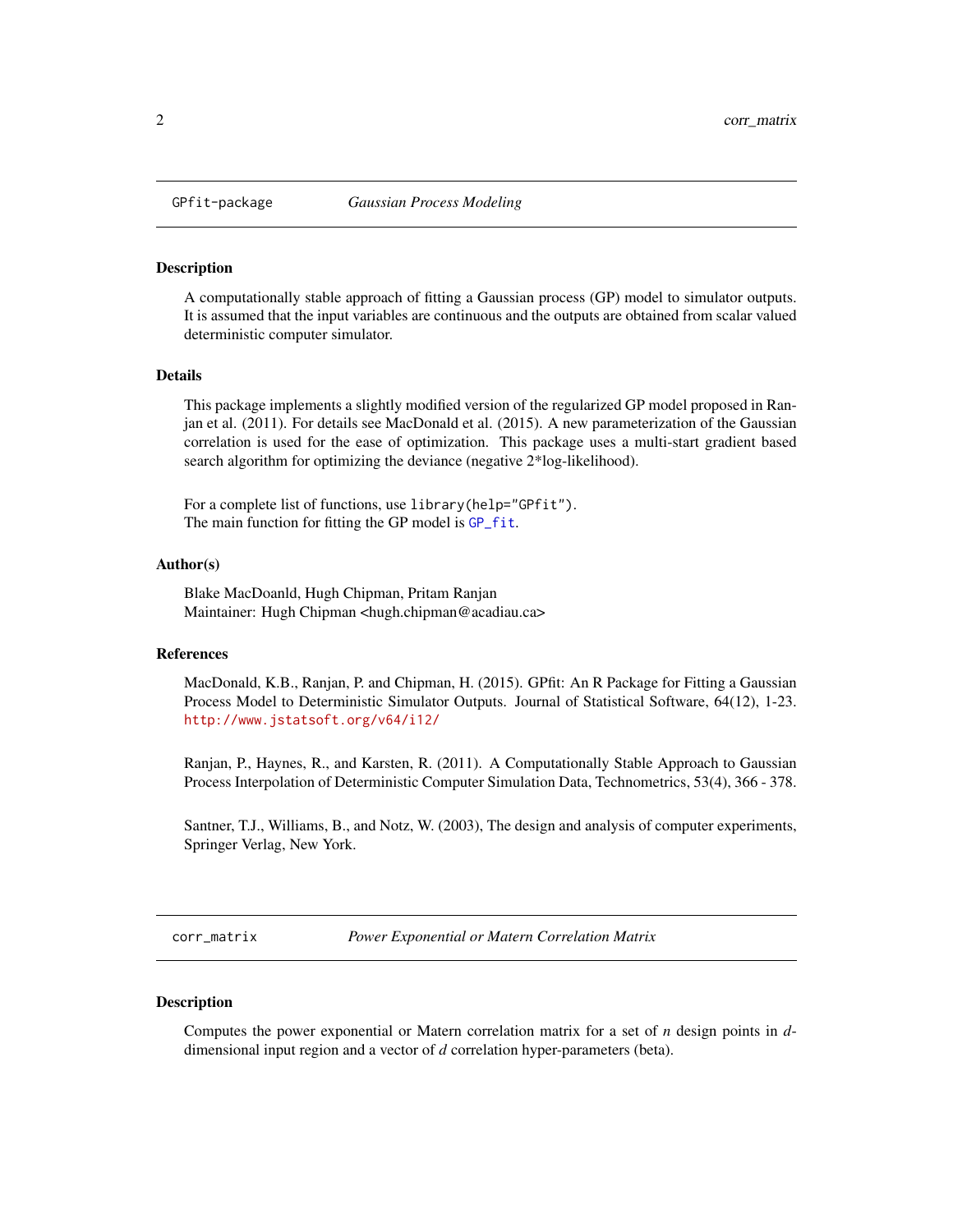## corr\_matrix 3

#### Usage

$$
corr_matrix(X, beta, corr = list(type = "exponential", power = 1.95))
$$

#### Arguments

| X    | the $(n \times d)$ design matrix                                                                                                                                                                                                                                                                                                                                                                                                 |
|------|----------------------------------------------------------------------------------------------------------------------------------------------------------------------------------------------------------------------------------------------------------------------------------------------------------------------------------------------------------------------------------------------------------------------------------|
| beta | a (d x 1) vector of correlation hyper-parameters in $(-\infty, \infty)$                                                                                                                                                                                                                                                                                                                                                          |
| corr | a list that specifies the type of correlation function along with the smooth-<br>ness parameter. The default corresponds to power exponential correlation with<br>smoothness parameter "power=1.95". One can specify a different power (be-<br>tween 1.0 and 2.0) for the power exponential, or use the Matern correlation<br>function, specified as corr=list(type = "matern", $nu=(2*k+1)/2$ ), where<br>$k \in \{0, 1, 2, \}$ |

#### Details

The power exponential correlation function is given by

 $R_{ij} = \prod_{k=1}^{d} \exp(-10^{\beta_k} |x_{ik} - x_{jk}|^{power}).$ 

The Matern correlation function given by Santner, Williams, and Notz (2003) is  $\overline{d}$  $\mathbf{1}$ 

$$
R_{ij} = \prod_{k=1}^{d} \frac{1}{\Gamma(\nu)2^{\nu-1}} (2\sqrt{\nu}|x_{ik} - x_{jk}| 10^{\beta_k})^{\nu} \kappa_{\nu} (2\sqrt{\nu}|x_{ik} - x_{jk}| 10^{\beta_k}),
$$

where  $\kappa_{\nu}$  is the modified Bessel function of order  $\nu$ .

## Value

The  $(n \times n)$  correlation matrix, R, for the design matrix  $(X)$  and the hyper-parameters (beta).

## Note

Both Matern and power exponential correlation functions use the new  $\beta$  parametrization of hyperparameters given by  $\theta_k = 10^{\beta_k}$  for easier likelihood optimization. That is, beta is a log scale parameter (see MacDonald et al. (2015)).

#### Author(s)

Blake MacDonald, Hugh Chipman, Pritam Ranjan

## References

MacDonald, K.B., Ranjan, P. and Chipman, H. (2015). GPfit: An R Package for Fitting a Gaussian Process Model to Deterministic Simulator Outputs. Journal of Statistical Software, 64(12), 1-23. <http://www.jstatsoft.org/v64/i12/>

Ranjan, P., Haynes, R., and Karsten, R. (2011). A Computationally Stable Approach to Gaussian Process Interpolation of Deterministic Computer Simulation Data, Technometrics, 53(4), 366 - 378.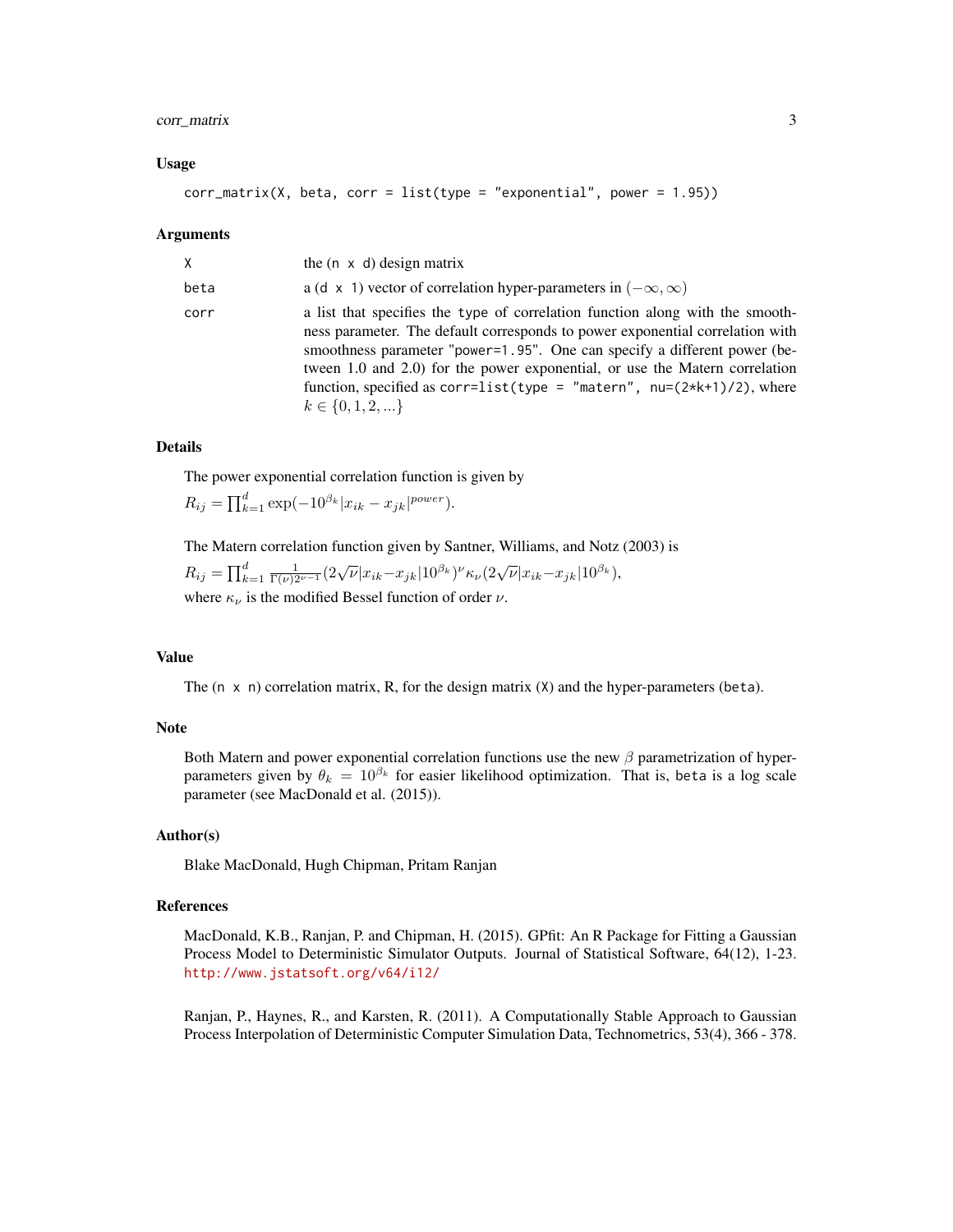Santner, T.J., Williams, B., and Notz, W. (2003), The design and analysis of computer experiments, Springer Verlag, New York.

## Examples

```
## 1D Example - 1
n = 5d = 1set.seed(3)
library(lhs)
x = maximinLHS(n, d)beta = rnorm(1)corr_matrix(x,beta)
## 1D Example - 2
beta = rnorm(1)corr_matrix(x,beta,corr = list(type = "matern"))## 2D example - 1
n = 10d = 2set.seed(2)
library(lhs)
x = maximinLHS(n,d)
beta = rnorm(2)corr_matrix(x, beta,
    corr = list(type = "exponential", power = 2))## 2D example - 2
beta = rnorm(2)R = corr_matrix(x,beta,corr = list(type = "matern", nu = 5/2))print(R)
```
<span id="page-3-1"></span>

GP\_deviance *Computes the Deviance of a GP model*

#### Description

Evaluates the deviance (negative 2\*log-likelihood), as defined in Ranjan et al. (2011), however the correlation is reparametrized and can be either power exponential or Matern as discussed in [corr\\_matrix](#page-1-1).

#### Usage

```
GP_deviance(beta, X, Y, nug_thres = 20, corr = list(type =
  "exponential", power = 1.95)
```
<span id="page-3-0"></span>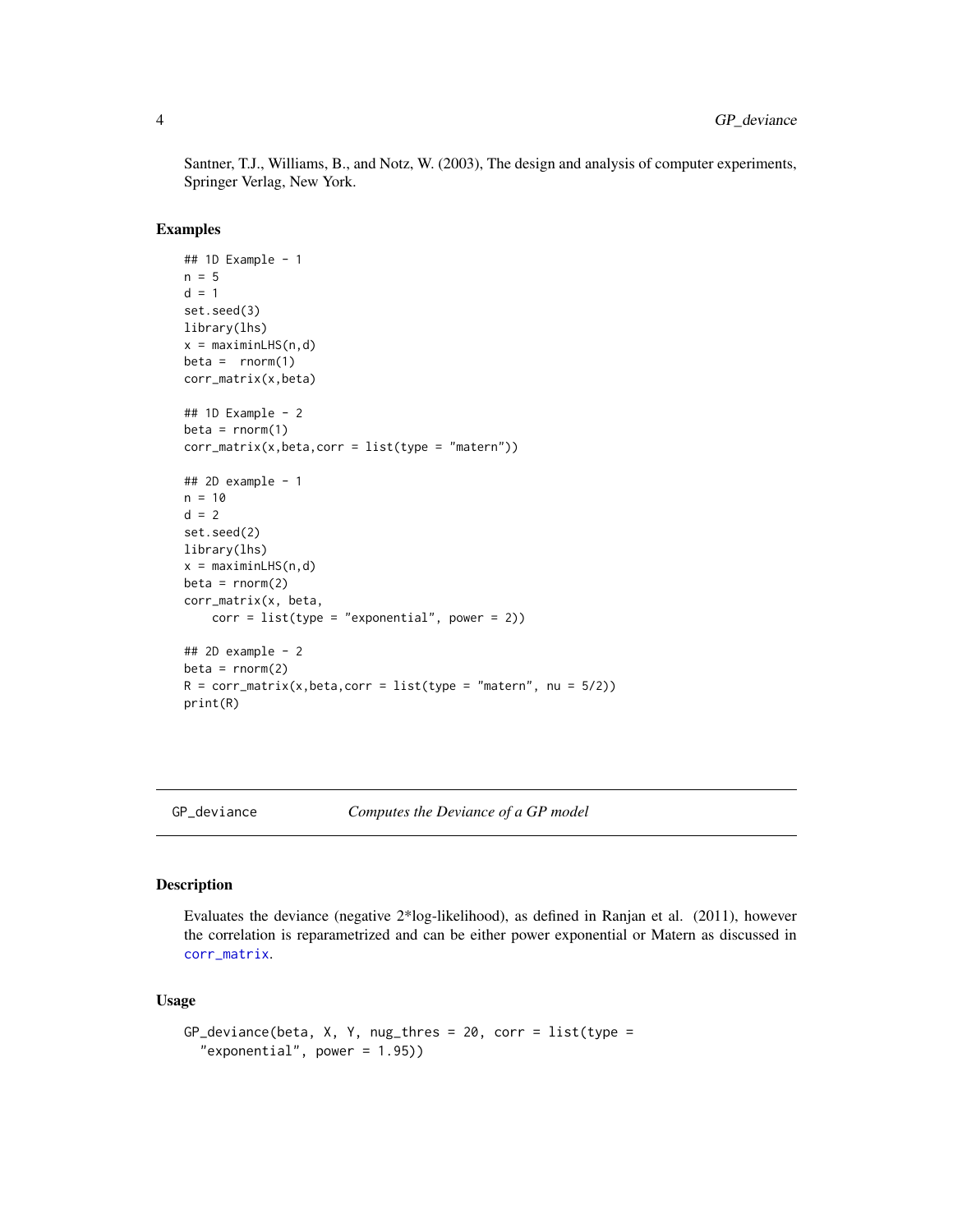## <span id="page-4-0"></span>GP\_deviance 5

## Arguments

| beta      | a $(d \times 1)$ vector of correlation hyper-parameters, as described in corr_matrix |
|-----------|--------------------------------------------------------------------------------------|
| X         | the $(n \times d)$ design matrix                                                     |
| Y         | the $(n \times 1)$ vector of simulator outputs                                       |
| nug_thres | a parameter used in computing the nugget. See GP_fit.                                |
| corr      | a list of parameters for the specifing the correlation to be used. See corr_matrix.  |

## Value

the deviance (negative 2 \* log-likelihood)

#### Author(s)

Blake MacDonald, Hugh Chipman, Pritam Ranjan

## References

Ranjan, P., Haynes, R., and Karsten, R. (2011). A Computationally Stable Approach to Gaussian Process Interpolation of Deterministic Computer Simulation Data, Technometrics, 53(4), 366 - 378.

#### See Also

[corr\\_matrix](#page-1-1) for computing the correlation matrix; [GP\\_fit](#page-5-1) for estimating the parameters of the GP model.

```
## 1D Example 1
n = 5d = 1computer_simulator <- function(x) {
   x = 2 * x + 0.5y = \sin(10 * pi * x)/(2 * x) + (x - 1)^4return(y)
}
set.seed(3)
library(lhs)
x = maximinLHS(n,d)y = computer_simulator(x)
beta = rnorm(1)GP_deviance(beta,x,y)
## 1D Example 2
n = 7d = 1computer_simulator <- function(x) {
   y \leftarrow \log(x + 0.1) + \sin(5 * pi * x)return(y)
```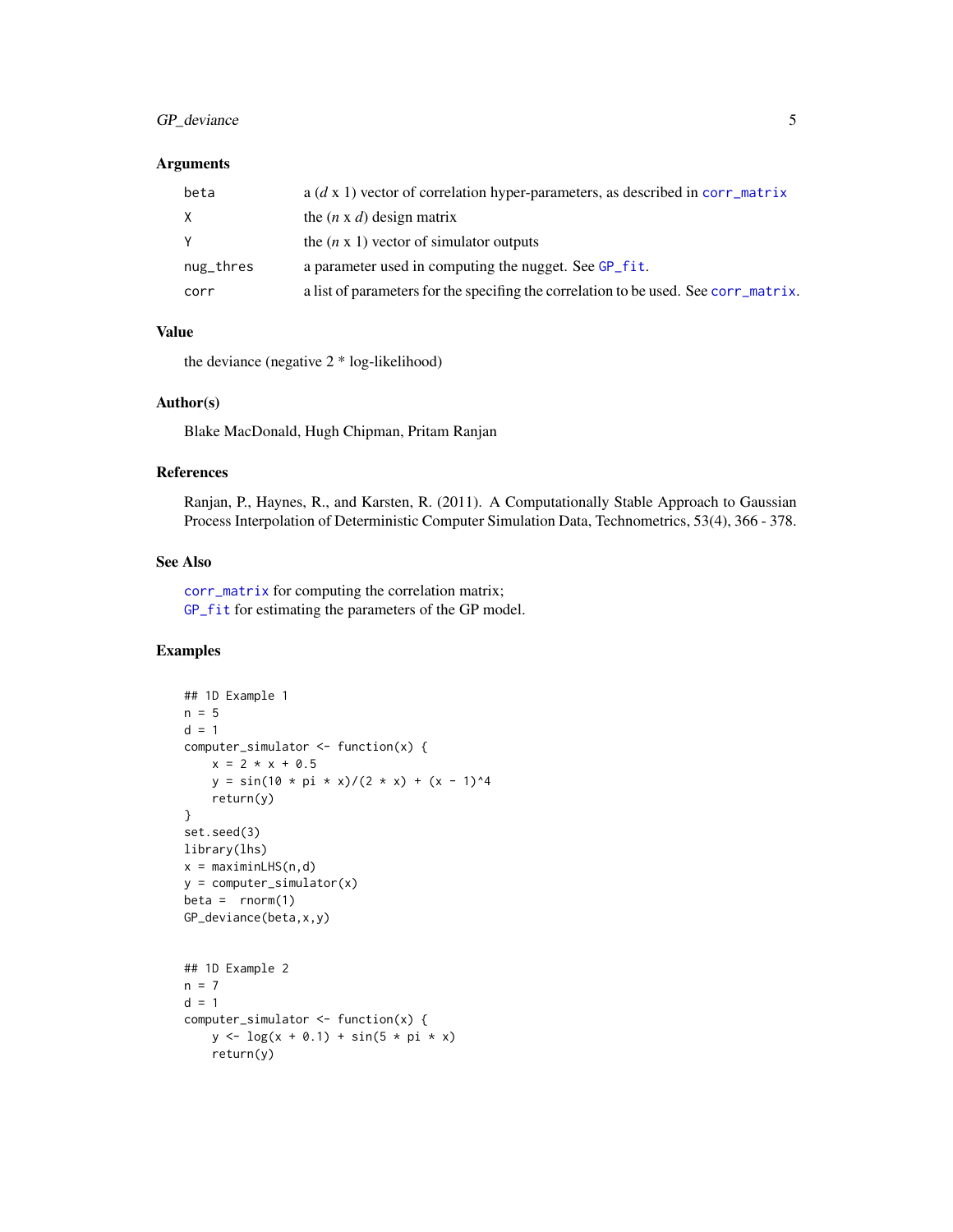```
}
set.seed(1)
library(lhs)
x = maximinLHS(n, d)y = computer_simulator(x)
beta = rnorm(1)GP_deviance(beta, x, y,
    corr = list(type = "matern", nu = 5/2))## 2D Example: GoldPrice Function
computer_simulator <- function(x) {
    x1 = 4 \times x[, 1] - 2x2 = 4 \times x[, 2] - 2t1 = 1 + (x1 + x2 + 1)^2 *
         (19 - 14 \times x1 + 3 \times x1^2) -
         14 \times x2 + 6 \times x1 \times x2 + 3 \times x2^2t2 = 30 + (2 * x1 - 3 * x2)^2 *
         (18 - 32 \times x1 + 12 \times x1^2 +48 \times x2 - 36 \times x1 \times x2 + 27 \times x2^2y = t1 * t2return(y)
}
n = 10d = 2set.seed(1)
library(lhs)
x = maximinLHS(n, d)
y = computer_simulator(x)
beta = rnorm(2)GP_deviance(beta, x, y)
```
<span id="page-5-1"></span>GP\_fit *Gaussian Process Model fitting*

## Description

For an (*n* x *d*) design matrix, X, and the corresponding (*n* x 1) simulator output Y, this function fits the GP model and returns the parameter estimates. The optimization routine assumes that the inputs are scaled to the unit hypercube  $[0, 1]^d$ .

#### Usage

```
GP_fit(X, Y, control = c(200 * d, 80 * d, 2 * d), nug_thres = 20,
  trace = FALSE, maxit = 100, corr = list(type = "exponential", power
 = 1.95), optim_start = NULL)
```
<span id="page-5-0"></span>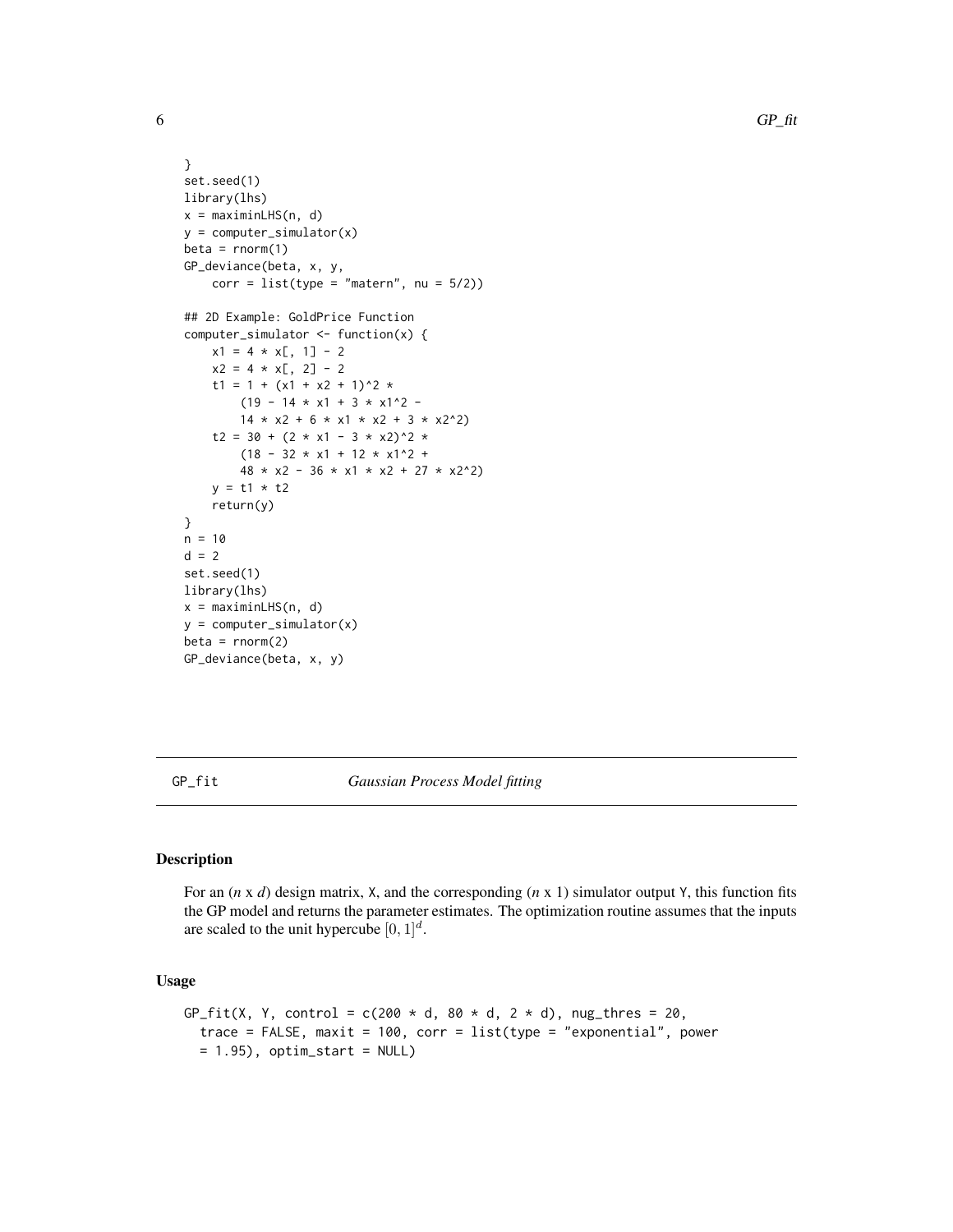#### <span id="page-6-0"></span> $GP_{\text{int}}$  7

#### Arguments

| X           | the $(n \times d)$ design matrix                                                                                                                    |
|-------------|-----------------------------------------------------------------------------------------------------------------------------------------------------|
| Y           | the $(n \times 1)$ vector of simulator outputs.                                                                                                     |
| control     | a vector of parameters used in the search for optimal beta (search grid size,<br>percent, number of clusters). See 'Details'.                       |
| nug_thres   | a parameter used in computing the nugget. See 'Details'.                                                                                            |
| trace       | logical, if TRUE, will provide information on the optim runs                                                                                        |
| maxit       | the maximum number of iterations within optim, defaults to 100                                                                                      |
| corr        | a list of parameters for the specifing the correlation to be used. See corr_matrix.                                                                 |
| optim_start | a matrix of potentially likely starting values for correlation hyperparameters for<br>the optimition runs, i.e., initial guess of the d-vector beta |

#### Details

This function fits the following GP model,  $y(x) = \mu + Z(x)$ ,  $x \in [0,1]^d$ , where  $Z(x)$  is a GP with mean 0,  $Var(Z(x_i)) = \sigma^2$ , and  $Cov(Z(x_i), Z(x_j)) = \sigma^2 R_{ij}$ . Entries in covariance matrix R are determined by corr and parameterized by beta, a d-vector of parameters. For computational stability  $R^{-1}$  is replaced with  $R_{\delta_{lb}}^{-1}$ , where  $R_{\delta{lb}} = R + \delta_{lb}I$  and  $\delta_{lb}$  is the nugget parameter described in Ranjan et al. (2011).

The parameter estimate beta is obtained by minimizing the deviance using a multi-start gradient based search (L-BFGS-B) algorithm. The starting points are selected using the k-means clustering algorithm on a large maximin LHD for values of beta, after discarding beta vectors with high deviance. The control parameter determines the quality of the starting points of the L-BFGS-B algoritm.

control is a vector of three tunable parameters used in the deviance optimization algorithm. The default values correspond to choosing 2\*d clusters (using k-means clustering algorithm) based on 80\*d best points (smallest deviance, refer to [GP\\_deviance](#page-3-1)) from a 200\*d - point random maximin LHD in beta. One can change these values to balance the trade-off between computational cost and robustness of likelihood optimization (or prediction accuracy). For details see MacDonald et al. (2015).

The nug\_thres parameter is outlined in Ranjan et al. (2011) and is used in finding the lower bound on the nugget  $(\delta_{lb})$ .

#### Value

an object of class GP containing parameter estimates beta and sig2, nugget parameter delta, the data (X and Y), and a specification of the correlation structure used.

## Author(s)

Blake MacDonald, Hugh Chipman, Pritam Ranjan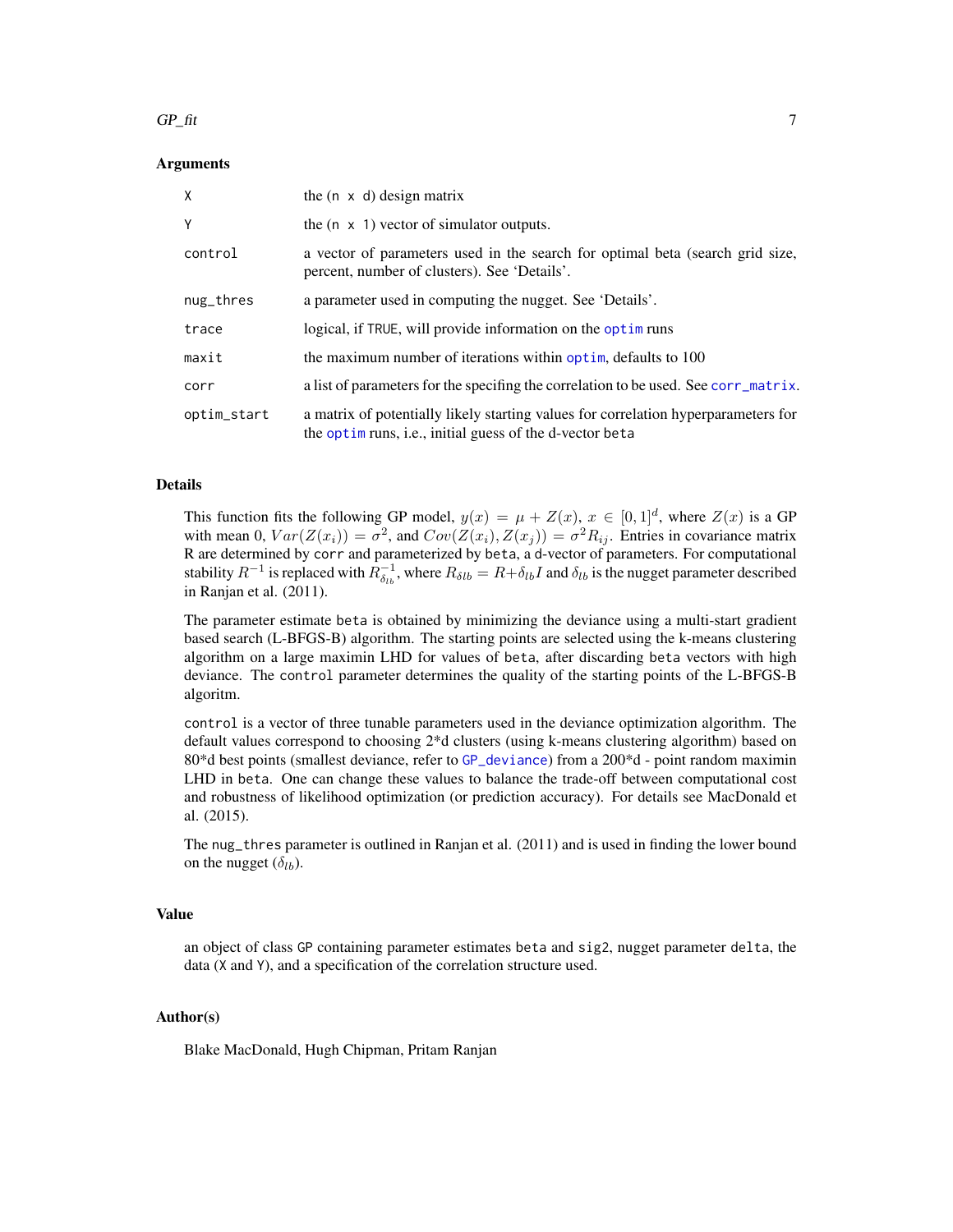#### <span id="page-7-0"></span>References

MacDonald, K.B., Ranjan, P. and Chipman, H. (2015). GPfit: An R Package for Fitting a Gaussian Process Model to Deterministic Simulator Outputs. Journal of Statistical Software, 64(12), 1-23. <http://www.jstatsoft.org/v64/i12/>

Ranjan, P., Haynes, R., and Karsten, R. (2011). A Computationally Stable Approach to Gaussian Process Interpolation of Deterministic Computer Simulation Data, Technometrics, 53(4), 366 - 378.

## See Also

[plot](#page-8-1) for plotting in 1 and 2 dimensions; [predict](#page-10-1) for predicting the response and error surfaces; [optim](#page-0-0) for information on the L-BFGS-B procedure; [GP\\_deviance](#page-3-1) for computing the deviance.

#### Examples

```
## 1D Example 1
n = 5d = 1computer\_simulator \leq-function(x)x = 2 * x + 0.5y = \sin(10 * pi * x) / (2 * x) + (x - 1)^4return(y)
}
set.seed(3)
library(lhs)
x = maximinLHS(n, d)y = computer_simulator(x)
GPmodel = GP_fit(x, y)print(GPmodel)
## 1D Example 2
n = 7d = 1computer_simulator <- function(x) {
    y \leq -\log(x + 0.1) + \sin(5 \times \pi) \times xreturn(y)
}
set.seed(1)
library(lhs)
x = maximinLHS(n, d)
y = computer_simulator(x)
GPmodel = GP_fitt(x, y)print(GPmodel, digits = 4)
```
## 2D Example: GoldPrice Function computer\_simulator <- function(x) {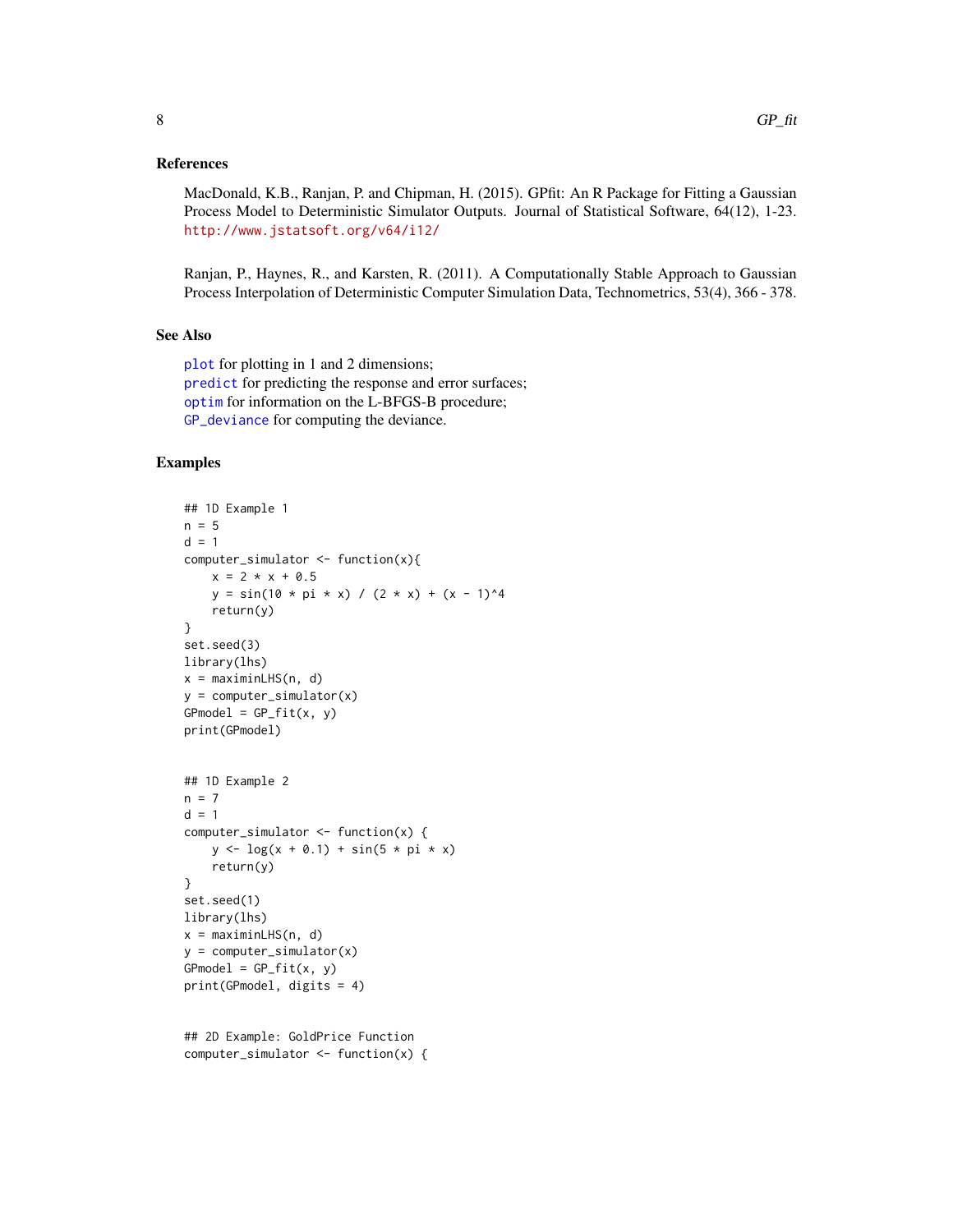<span id="page-8-0"></span>plot the set of the set of the set of the set of the set of the set of the set of the set of the set of the set of the set of the set of the set of the set of the set of the set of the set of the set of the set of the set

```
x1 = 4 \times x[, 1] - 2x2 = 4 \times x[, 2] - 2t1 = 1 + (x1 + x2 + 1)^2 * (19 - 14 * x1 + 3 * x1^2 - 14 * x2 +
        6 * x1 * x2 + 3 * x2^2)t2 = 30 + (2 * x1 - 3 * x2)^2 * (18 - 32 * x1 + 12 * x1^2 + 48 * x2 -
        36 \times x1 \times x2 + 27 \times x2^2y = t1 * t2return(y)
}
n = 30
d = 2set.seed(1)
library(lhs)
x = maximinLHS(n, d)y = computer_simulator(x)
GPmodel = GP_fitt(x, y)print(GPmodel)
```
<span id="page-8-1"></span>

plot *Plotting GP model fits*

## Description

Plots the predicted response and mean squared error (MSE) surfaces for simulators with 1 and 2 dimensional inputs (i.e.  $d = 1,2$ ).

#### Usage

```
## S3 method for class 'GP'
plot(x, M = 1, range = c(0, 1), resolution = 50,
  colors = c("black", "blue", "red"), line_type = <math>c(1, 2)</math>, pch = 20,cex = 1, legends = FALSE, surf_check = FALSE, response = TRUE,
  ...)
```
## Arguments

| $\times$   | a class GP object estimated by GP_fit                                                                                                    |
|------------|------------------------------------------------------------------------------------------------------------------------------------------|
| M          | the number of iterations for use in prediction. See predict. GP                                                                          |
| range      | the input range for plotting (default set to $[0, 1]$ )                                                                                  |
| resolution | the number of points along a coordinate in the specified range                                                                           |
| colors     | a vector of length 3 assigning colors[1] to training design points, colors[2]<br>to model predictions, and colors[3] to the error bounds |
| line_type  | a vector of length 2 assigning line_type[1] to model predictions, and line_type[2]<br>to the error bounds                                |
| pch        | a parameter defining the plotting character for the training design points, see<br>'pch' for possible options in par                     |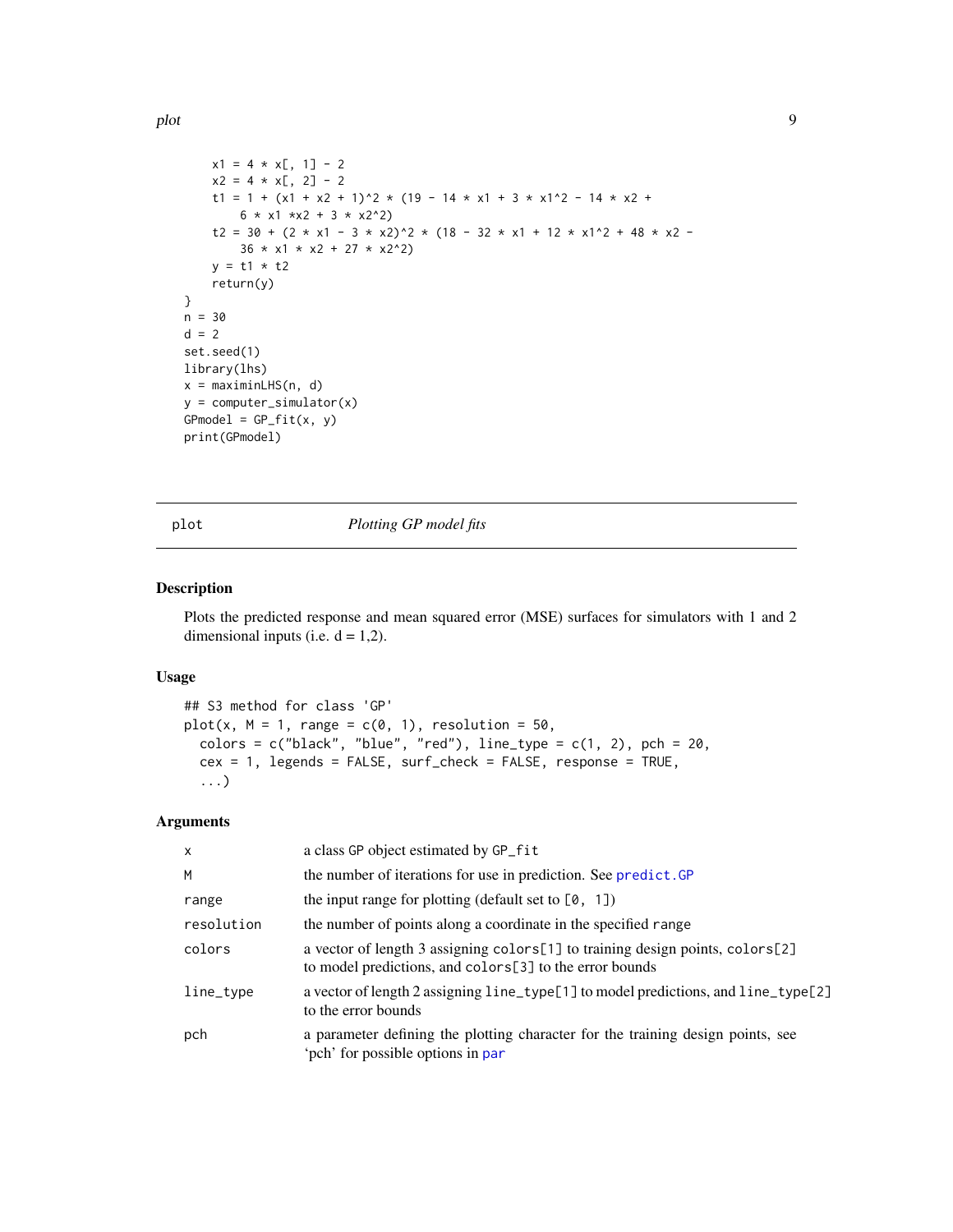<span id="page-9-0"></span>

| cex        | a parameter defining the size of the pch used for plotting the training design<br>points, see 'cex' for possible options in par |
|------------|---------------------------------------------------------------------------------------------------------------------------------|
| legends    | a parameter that controls the inclusion of a legend; by default it is 'FALSE'                                                   |
| surf check | logical, switch between 3d surface and 2d level/contour plotting, the default of<br>FALSE implies level/contour plotting        |
| response   | logical, switch between predicted response and error (MSE) plots, the default of<br>TRUE displays the response surface          |
| $\cdots$   | additional arguments from wireframe or levelplot                                                                                |

#### Methods (by class)

• GP: The plot method creates a graphics plot for 1-D fits and lattice plot for 2-D fits.

#### Author(s)

Blake MacDonald, Hugh Chipman, Pritam Ranjan

## References

Ranjan, P., Haynes, R., and Karsten, R. (2011). A Computationally Stable Approach to Gaussian Process Interpolation of Deterministic Computer Simulation Data, Technometrics, 53(4), 366 - 378.

## See Also

[GP\\_fit](#page-5-1) for estimating the parameters of the GP model; [predict.GP](#page-10-2) for predicting the response and error surfaces; [par](#page-0-0) for additional plotting characters and line types for 1 dimensional plots; [wireframe](#page-0-0) and [levelplot](#page-0-0) for additional plotting settings in 2 dimensions.

```
## 1D Example 1
n < -5d \leq -1computer_simulator <- function(x){
    x \le -2 \times x + 0.5y \le - \sin(10 \times \pi) \times x) / (2 \times x) + (x - 1)^4return(y)
}
set.seed(3)
library(lhs)
x <- maximinLHS(n,d)
y <- computer_simulator(x)
GPmodel \leq GP_fit(x,y)
plot(GPmodel)
## 1D Example 2
n < -7d \leq -1
```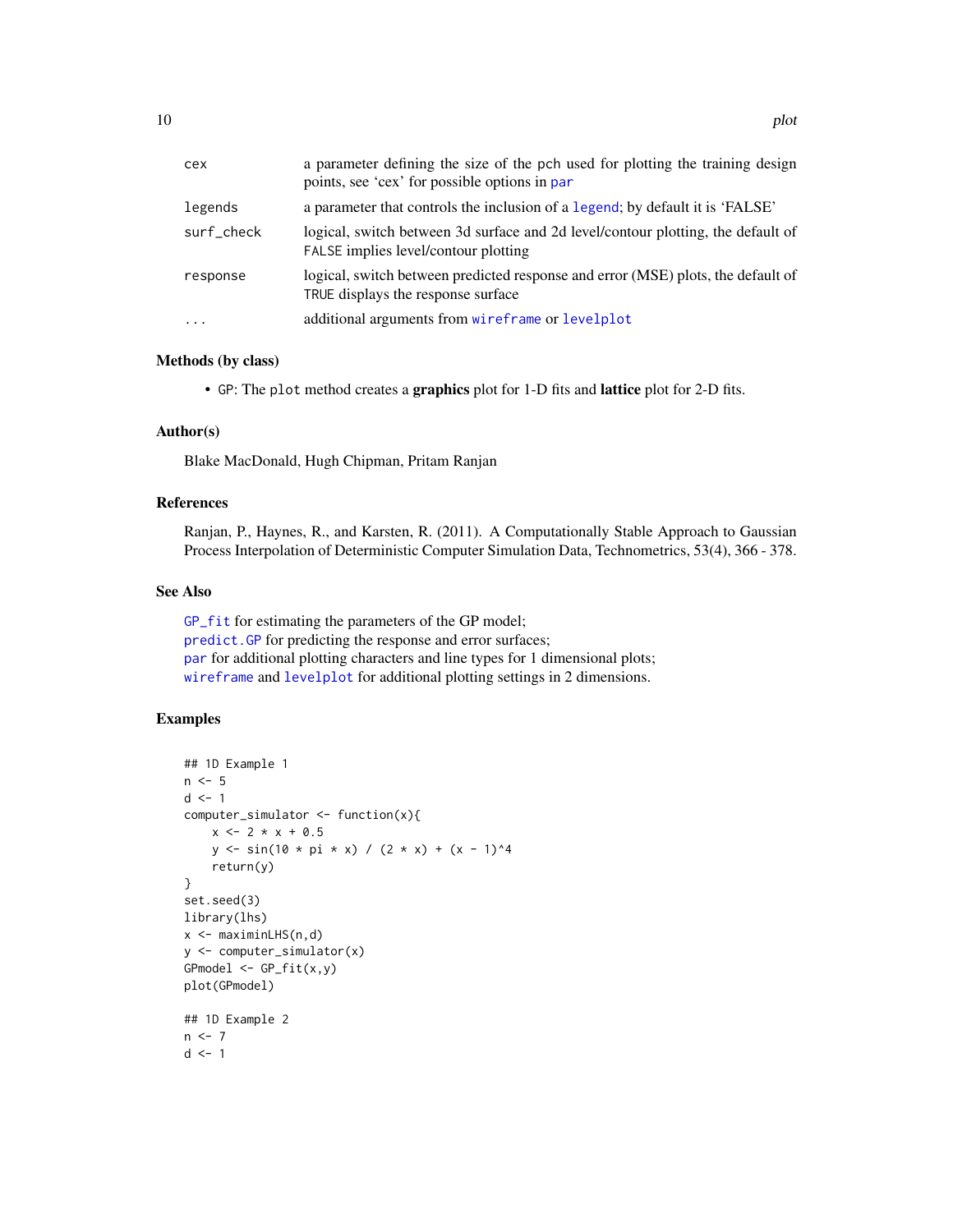#### <span id="page-10-0"></span>predict the contract of the contract of the contract of the contract of the contract of the contract of the contract of the contract of the contract of the contract of the contract of the contract of the contract of the co

```
computer_simulator <- function(x) {
    y \leq -\log(x + 0.1) + \sin(5 \times pi \times x)return(y)
}
set.seed(1)
library(lhs)
x <- maximinLHS(n,d)
y <- computer_simulator(x)
GPmodel \leq GP_{if}(x, y)## Plotting with changes from the default line type and characters
plot(GPmodel, resolution = 100, line_type = c(6, 2), pch = 5)## 2D Example: GoldPrice Function
computer_simulator <- function(x) {
    x1 \leq -4 \times x[, 1] - 2x2 \le -4 \times x[, 2] - 2t1 <- 1 + (x1 + x2 + 1)^2 * (19 - 14 * x1 + 3 * x1^2 - 14 * x2 +
        6 * x1 * x2 + 3 * x2^2)t2 <- 30 + (2 * x1 - 3 * x2)^2 * (18 - 32 * x1 + 12 * x1^2 + 48 * x2 -
        36 \times x1 \times x2 + 27 \times x2^2y \leq t1 \times t2return(y)
}
n < -30d \leq -2set.seed(1)
x <- lhs::maximinLHS(n, d)
y <- computer_simulator(x)
GPmodel <- GP_fit(x, y)
## Basic level plot
plot(GPmodel)
## Adding Contours and increasing the number of levels
plot(GPmodel, contour = TRUE, cuts = 50, pretty = TRUE)
## Plotting the Response Surface
plot(GPmodel, surf_check = TRUE)
## Plotting the Error Surface with color
plot(GPmodel, surf_check = TRUE, response = FALSE, shade = TRUE)
```
<span id="page-10-1"></span>

predict *Model Predictions from GPfit*

#### <span id="page-10-2"></span>Description

Computes the regularized predicted response  $\hat{y}_{\delta_{lb},M}(x)$  and the mean squared error  $s_{\delta_{lb},M}^2(x)$  for a new set of inputs using the fitted GP model.

The value of M determines the number of iterations (or terms) in approximating  $R^{-1} \approx R_{\delta_{lb},M}^{-1}$ . The iterative use of the nugget  $\delta_{lb}$ , as outlined in Ranjan et al. (2011), is used in calculating  $\hat{y}_{\delta_{lb},M}(x)$ and  $s_{\delta_{lb},M}^2(x)$ , where  $R_{\delta,M}^{-1} = \sum_{t=1}^M \delta^{t-1} (R + \delta I)^{-t}$ .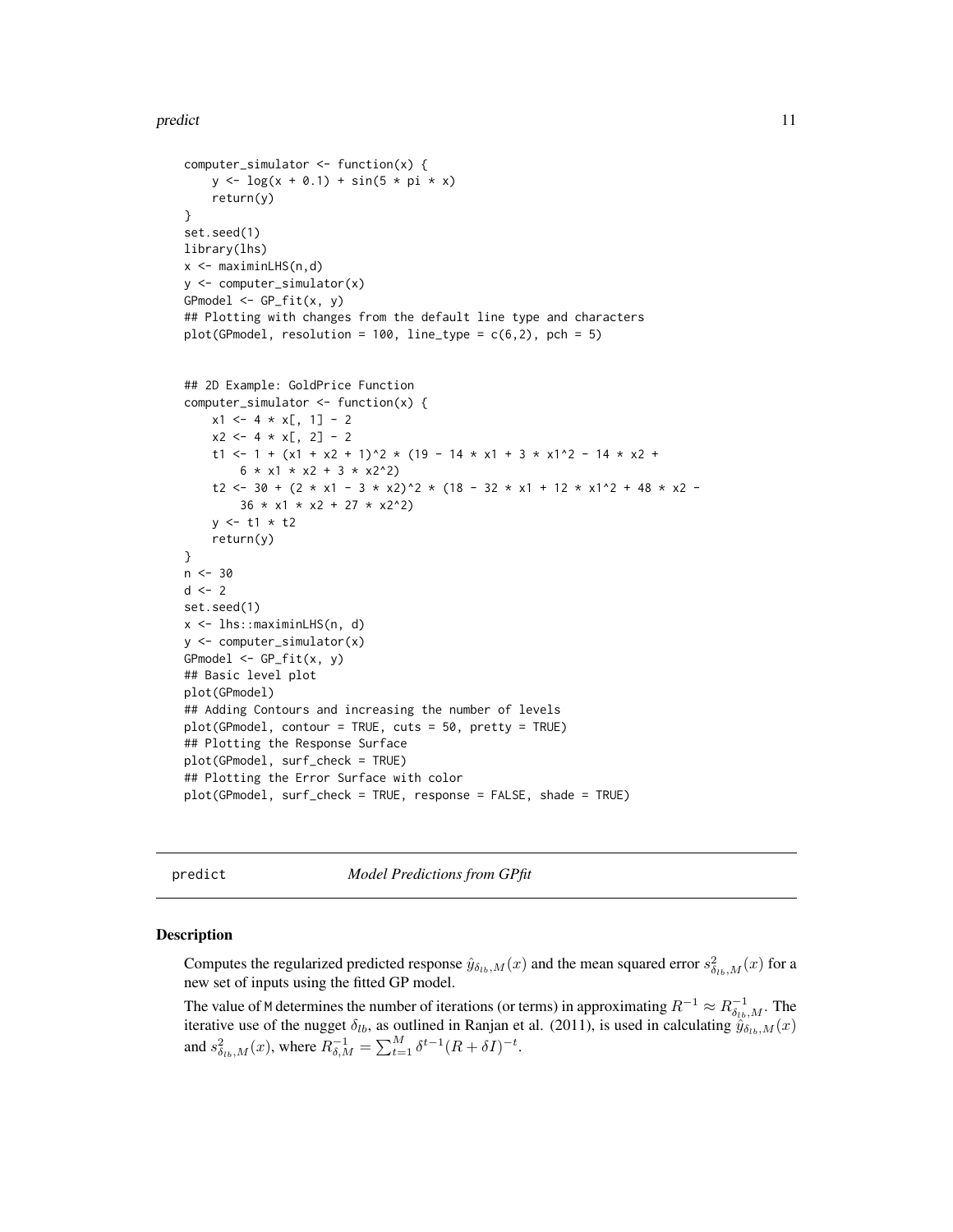#### Usage

```
## S3 method for class 'GP'
predict(object, xnew = object $X, M = 1, ...)## S3 method for class 'GP'
fitted(object, ...)
```
## Arguments

| object    | a class GP object estimated by GP_fit                                                                 |
|-----------|-------------------------------------------------------------------------------------------------------|
| xnew      | the $(n$ new $\times$ d) design matrix of test points where model predictions and MSEs<br>are desired |
| М         | the number of iterations. See 'Details'                                                               |
| $\ddotsc$ | for compatibility with generic method predict                                                         |

## Value

Returns a list containing the predicted values  $(Y<sub>-</sub>hat)$ , the mean squared errors of the predictions (MSE), and a matrix (complete\_data) containing xnew, Y\_hat, and MSE

#### Methods (by class)

- GP: The predict method returns a list of elements Y\_hat (fitted values), Y (dependent variable), MSE (residuals), and completed\_data (the matrix of independent variables, Y\_hat, and MSE).
- GP: The fitted method extracts the complete data.

## Author(s)

Blake MacDonald, Hugh Chipman, Pritam Ranjan

#### References

Ranjan, P., Haynes, R., and Karsten, R. (2011). A Computationally Stable Approach to Gaussian Process Interpolation of Deterministic Computer Simulation Data, Technometrics, 53(4), 366 - 378.

## See Also

[GP\\_fit](#page-5-1) for estimating the parameters of the GP model; [plot](#page-8-1) for plotting the predicted and error surfaces.

```
## 1D Example
n < -5d \leq -1computer_simulator <- function(x){
    x \le -2*x+0.5
```
<span id="page-11-0"></span>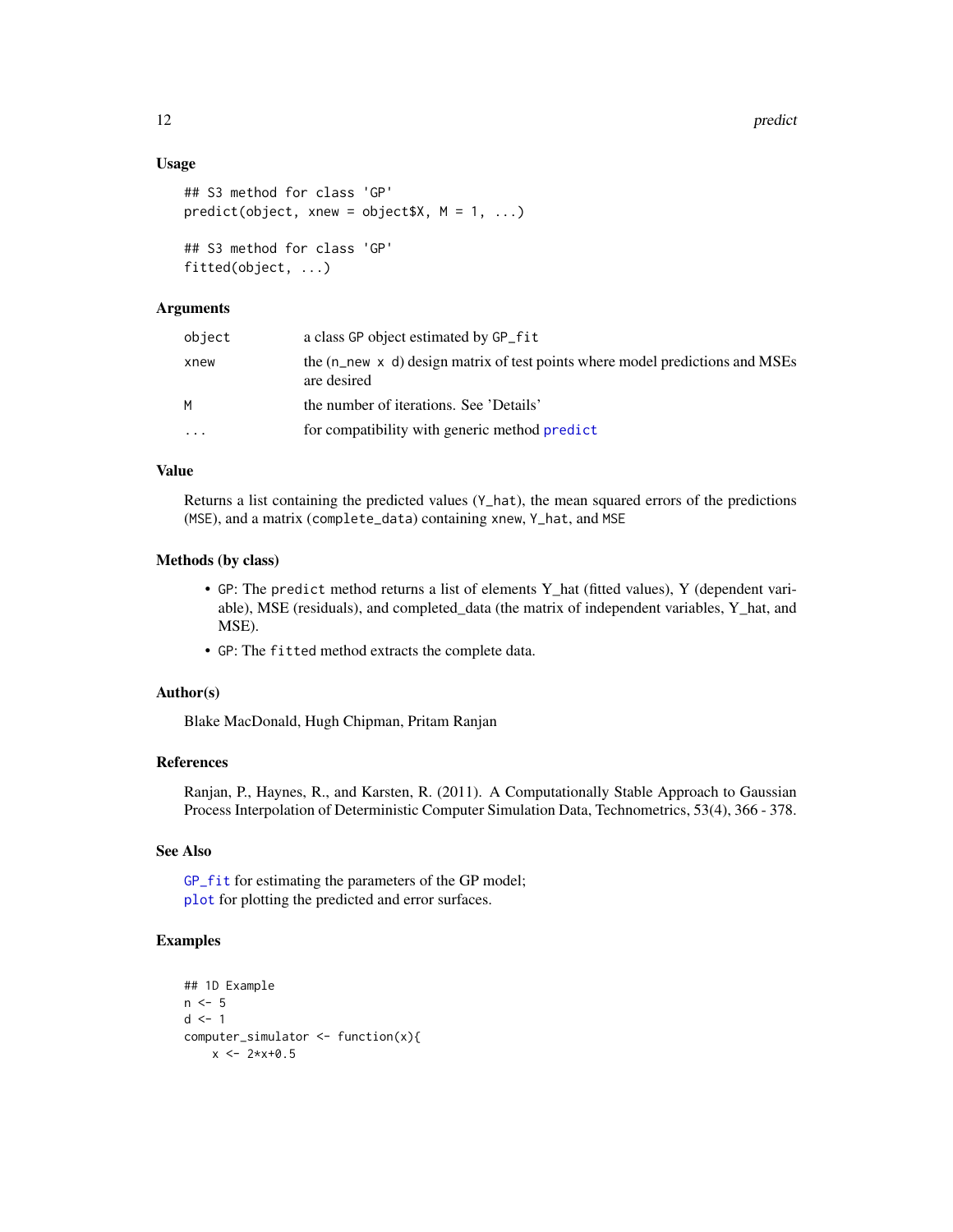#### predict the contract of the contract of the contract of the contract of the contract of the contract of the contract of the contract of the contract of the contract of the contract of the contract of the contract of the co

```
sin(10*pi*x)/(2*x) + (x-1)^4}
set.seed(3)
library(lhs)
x \leq - maximinLHS(n,d)
y <- computer_simulator(x)
xvec \leq seq(from = 0, to = 1, length.out = 10)
GPmodel \leftarrow GP_fitt(x, y)head(fitted(GPmodel))
lapply(predict(GPmodel, xvec), head)
## 1D Example 2
n < -7d \leq -1computer_simulator <- function(x) {
    log(x+0.1)+sin(5*pi*x)
}
set.seed(1)
library(lhs)
x <- maximinLHS(n,d)
y <- computer_simulator(x)
xvec \leq seq(from = 0, to = 1, length.out = 10)
GPmodel \leftarrow GP_fit(x, y)head(fitted(GPmodel))
predict(GPmodel, xvec)
## 2D Example: GoldPrice Function
computer_simulator <- function(x) {
    x1 \leftarrow 4*x[, 1] - 2x2 \le -4*x[, 2] - 2t1 <- 1 + (x1 + x2 + 1)^2*(19 - 14*x1 + 3*x1^2 - 14*x2 +
        6*x1*x2 + 3*x2^2)
    t2 <- 30 + (2*x1 -3*x2)^2*(18 - 32*x1 + 12*x1^2 + 48*x2 -
        36*x1*x2 + 27*x2^2)
    y \le -t1*t2return(y)
}
n < -10d \leq -2set.seed(1)
library(lhs)
x <- maximinLHS(n,d)
y <- computer_simulator(x)
GPmodel \leftarrow GP_fitt(x,y)# fitted values
head(fitted(GPmodel))
# new data
xvector \leq seq(from = 0, to = 1, length.out = 10)
xdf \leftarrow expand.grid(x = xvector, y = xvector)predict(GPmodel, xdf)
```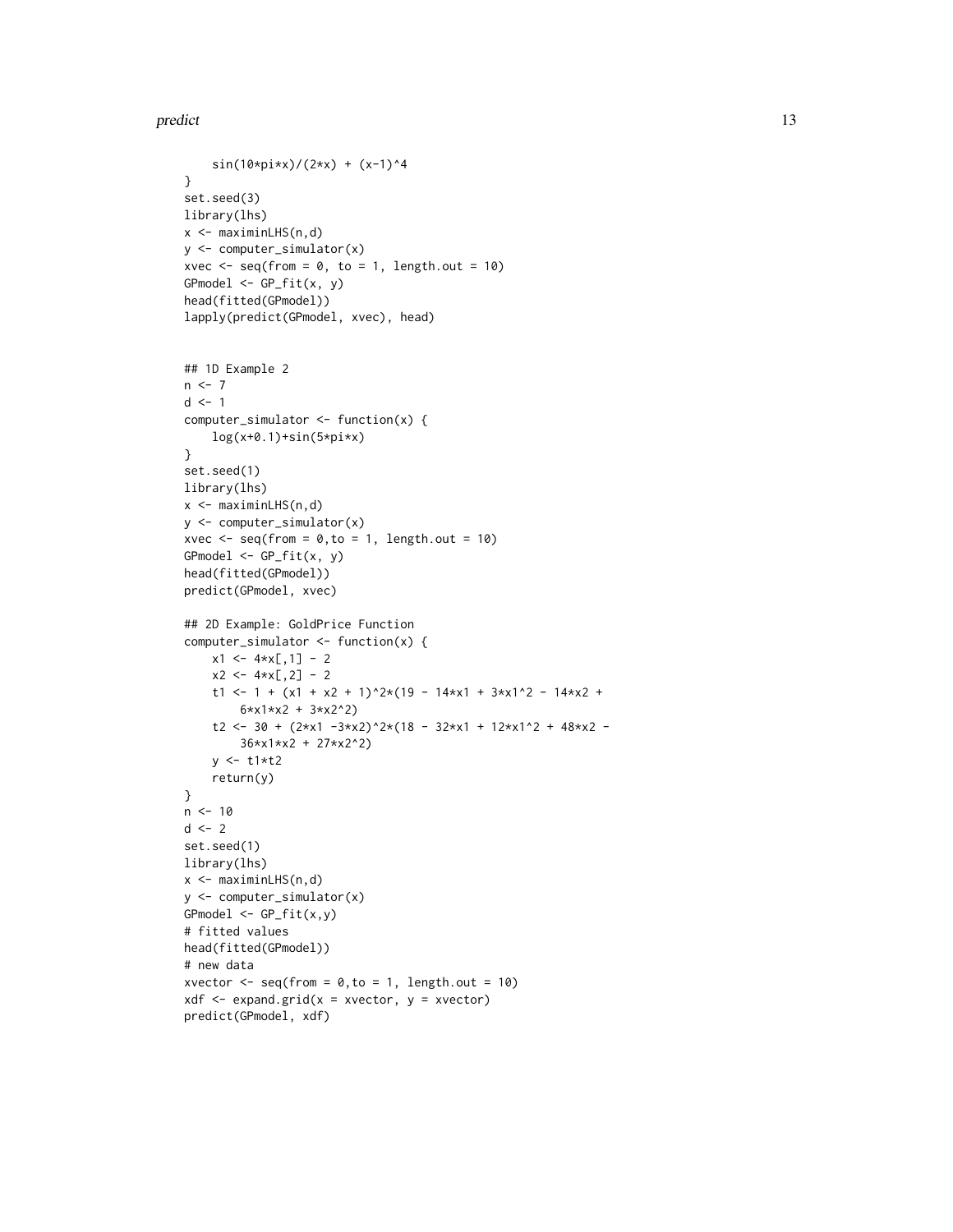<span id="page-13-1"></span><span id="page-13-0"></span>

#### Description

Prints the summary of a class GP object estimated by GP\_fit

#### Usage

## S3 method for class 'GP'  $print(x, \ldots)$ 

#### Arguments

| x       | a class GP object estimated by GP_fit       |
|---------|---------------------------------------------|
| $\cdot$ | for compatibility with generic method print |

## Details

Prints the summary of the class GP object. It returns the number of observations, input dimension, parameter estimates of the GP model, lower bound on the nugget, and the nugget threshold parameter (described in [GP\\_fit](#page-5-1)).

#### Author(s)

Blake MacDonald, Hugh Chipman, Pritam Ranjan

## See Also

[GP\\_fit](#page-5-1) for more information on estimating the model; [print](#page-0-0) for more description on the print function.

```
## 1D example
n < -5d \leq -1computer_simulator <- function(x){
    x \le -2 \times x + 0.5y \le - \sin(10 \times pi \times x) / (2 \times x) + (x - 1)^4return(y)
}
set.seed(3)
x <- lhs::maximinLHS(n, d)
y <- computer_simulator(x)
GPmodel \leq GP_ffit(x, y)print(GPmodel)
```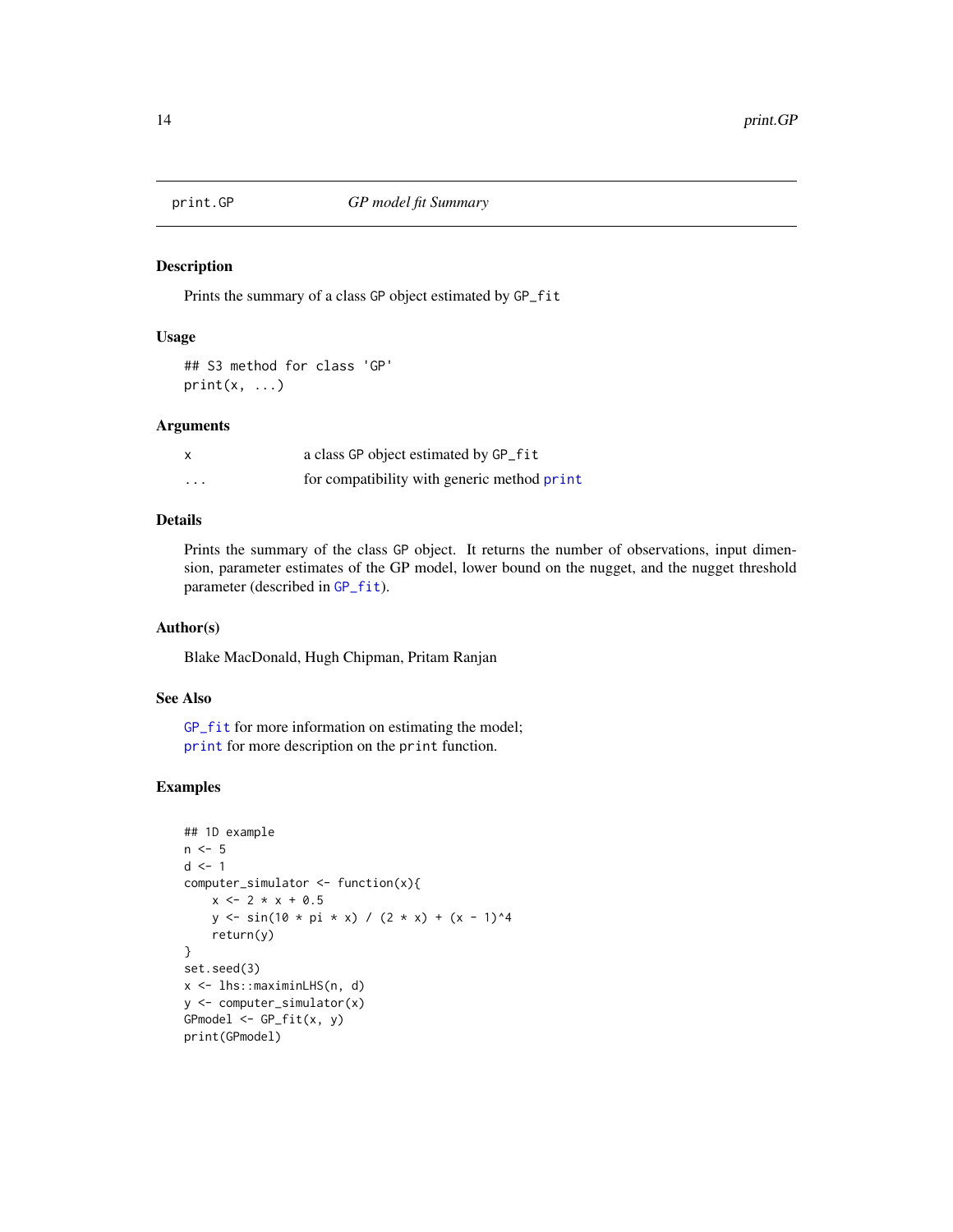```
## 2D Example: GoldPrice Function
computer_simulator <- function(x) {
   x1 \leftarrow 4*x[, 1] - 2x2 \le -4*x[, 2] - 2t1 <- 1 + (x1 + x2 + 1)^2*(19 - 14*x1 + 3*x1^2 - 14*x2 +
        6*x1*x2 + 3*x2^2)
    t2 <- 30 + (2*x1 -3*x2)^2*(18 - 32*x1 + 12*x1^2 + 48*x2 -
        36*x1*x2 + 27*x2^2)
   y <- t1*t2
   return(y)
}
n < -30d \le -2set.seed(1)
x <- lhs::maximinLHS(n, d)
y <- computer_simulator(x)
GPmodel <- GP_fit(x,y)
print(GPmodel, digits = 3)
```
scale\_norm *Scale variable into normal range 0, 1*

## Description

Perform calculation:  $(x - min(x)) / (max(x) - min(x))$ 

## Usage

scale\_norm(x, range = NULL)

#### Arguments

|       | numeric vector                                                                   |
|-------|----------------------------------------------------------------------------------|
| range | numeric vector additional values for shrinking distribution of values within the |
|       | 0-1 space, without affecting limits of x                                         |

#### Value

numeric vector

```
scale_norm(x = c(-1, 4, 10, 182))
# lower bound extended beyond -1
# upper bound still range of data
scale_norm(x = c(-1, 4, 10, 182), range = c(-100, 100))
```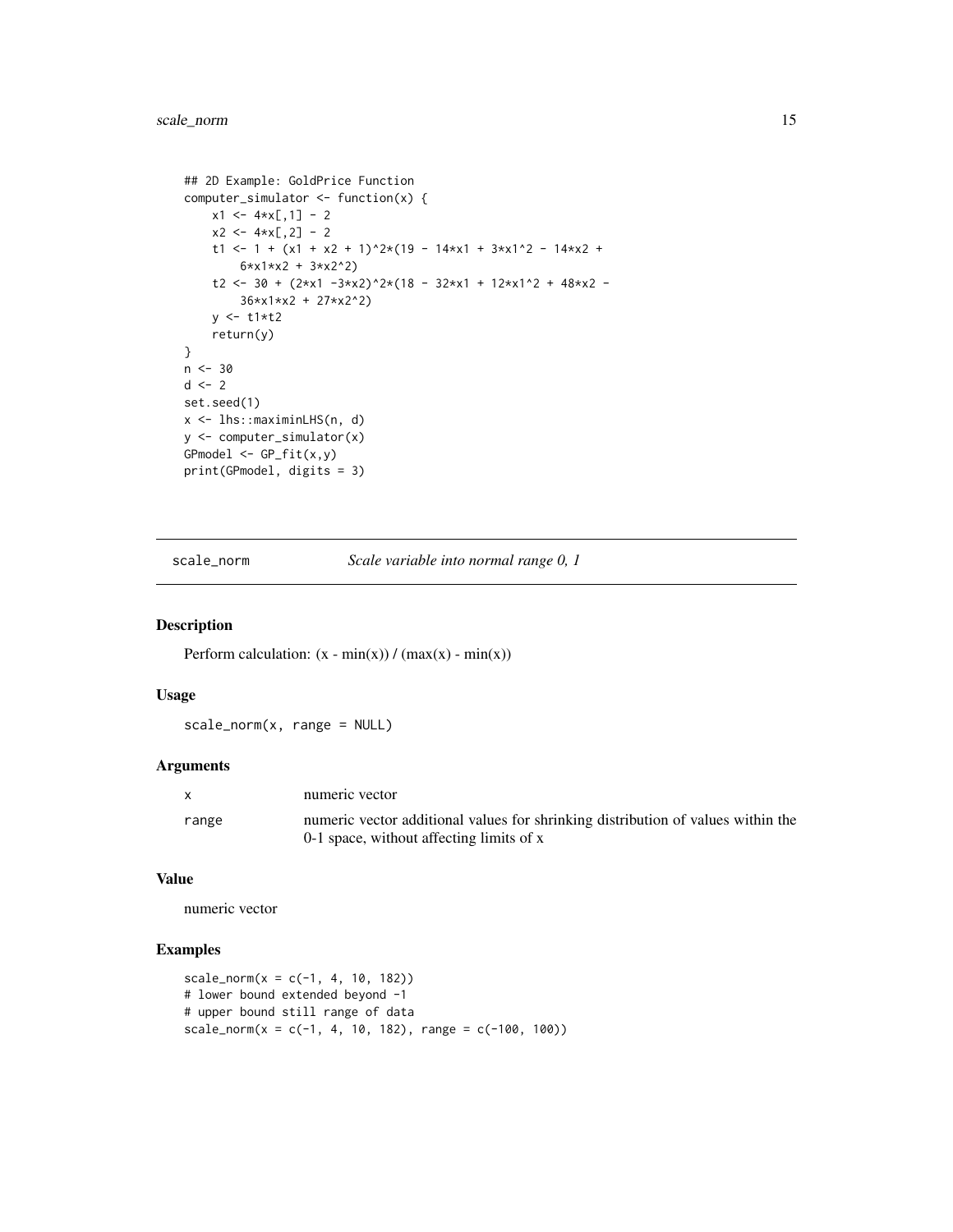<span id="page-15-0"></span>

## Description

shared utilities between [GP\\_deviance](#page-3-1) and [GP\\_fit](#page-5-1)

## Usage

```
sig\_invb(X, Y, beta, corr = list(type = "exponential", power = 1.95),nug_thres = 20)
```
## Arguments

| X         | the $(n \times d)$ design matrix                                                     |
|-----------|--------------------------------------------------------------------------------------|
| Y         | the $(n \times 1)$ vector of simulator outputs                                       |
| beta      | a $(d \times 1)$ vector of correlation hyper-parameters, as described in corr_matrix |
| corr      | a list of parameters for the specifing the correlation to be used. See corr_matrix.  |
| nug_thres | a parameter used in computing the nugget. See GP_fit.                                |

## Value

list with elements delta, L, mu\_hat, Sig\_invb

## Examples

```
set.seed(3234)
GPfit:::sig_invb(
   X = matrix((0:10) / 10),Y = runif(11),beta = 1.23
```
summary.GP *Summary of GP model fit*

## Description

Prints the summary of a class GP object estimated by GP\_fit

## Usage

```
## S3 method for class 'GP'
summary(object, ...)
```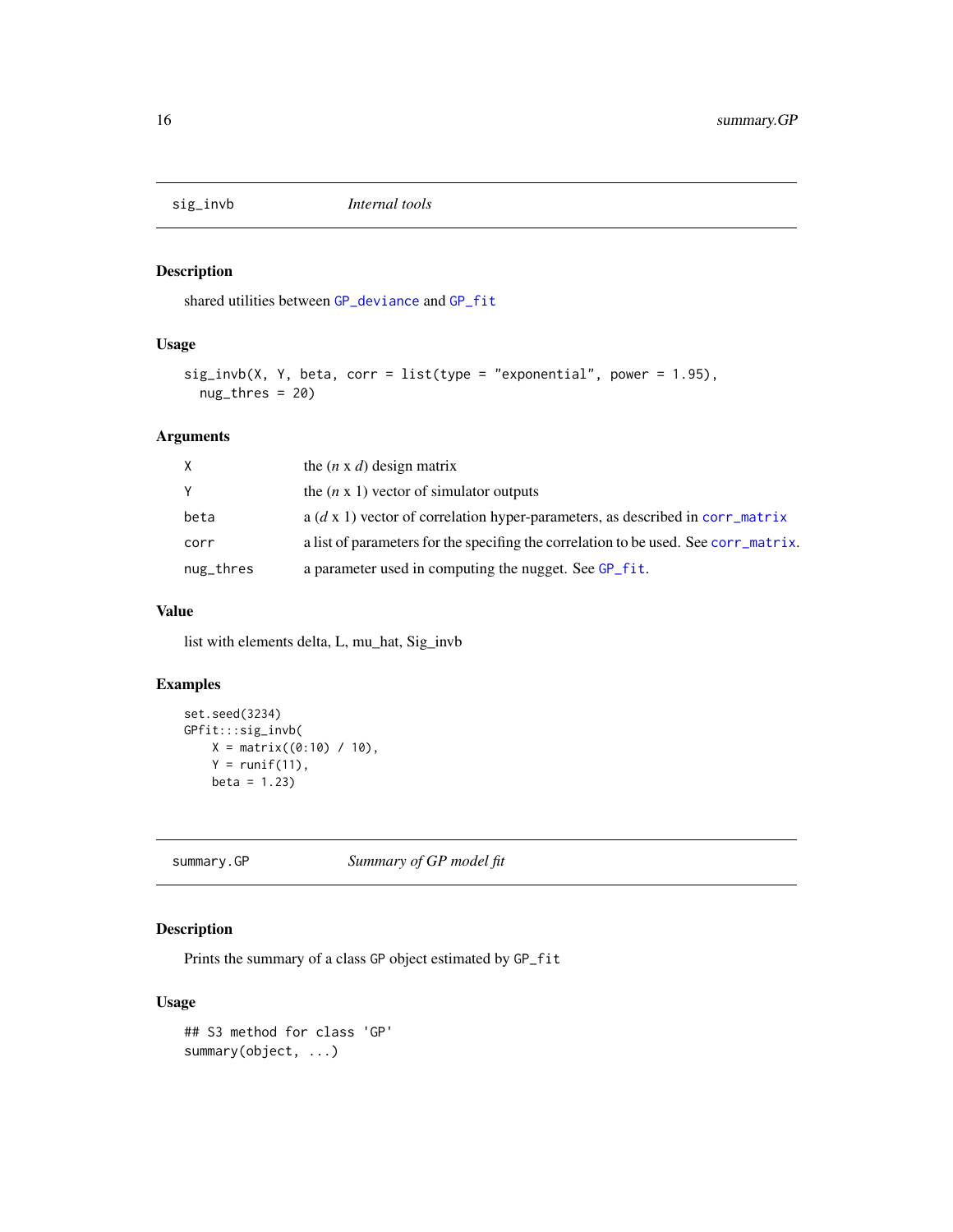## <span id="page-16-0"></span>summary.GP 17

#### **Arguments**

| object                  | a class GP object estimated by GP_fit         |
|-------------------------|-----------------------------------------------|
| $\cdot$ $\cdot$ $\cdot$ | for compatibility with generic method summary |

## Details

prints the summary of the GP object (object), by calling [print.GP](#page-13-1)

#### Author(s)

Blake MacDonald, Hugh Chipman, Pritam Ranjan

## See Also

[print.GP](#page-13-1) for more description of the output; [GP\\_fit](#page-5-1) for more information on estimating the model; [summary](#page-0-0) for more description on the summary function.

```
## 1D example
n \leq -5d \leq -1computer_simulator <- function(x){
   x \le -2 \times x + 0.5y \le - \sin(10 \times \pi) \times x) / (2 \times x) + (x - 1)^4return(y)
}
set.seed(3)
x <- lhs::maximinLHS(n, d)
y <- computer_simulator(x)
GPmodel \leq GP_{if}(x, y)summary(GPmodel)
## 2D Example: GoldPrice Function
computer_simulator <- function(x) {
    x1 = 4*x[, 1] - 2x2 = 4 \times x[, 2] - 2
    t1 = 1 + (x1 + x2 + 1)^{2}*(19 - 14*x1 + 3*x1^2 - 14*x2 +6*x1*x2 + 3*x2^2)
    t2 = 30 + (2*x1 - 3*x2)^2x(18 - 32*x1 + 12*x1^2 + 48*x2 -36*x1*x2 + 27*x2^2)
    y = t1*t2return(y)
}
n < -10d \leq -2set.seed(1)
x <- lhs::maximinLHS(n, d)
y <- computer_simulator(x)
```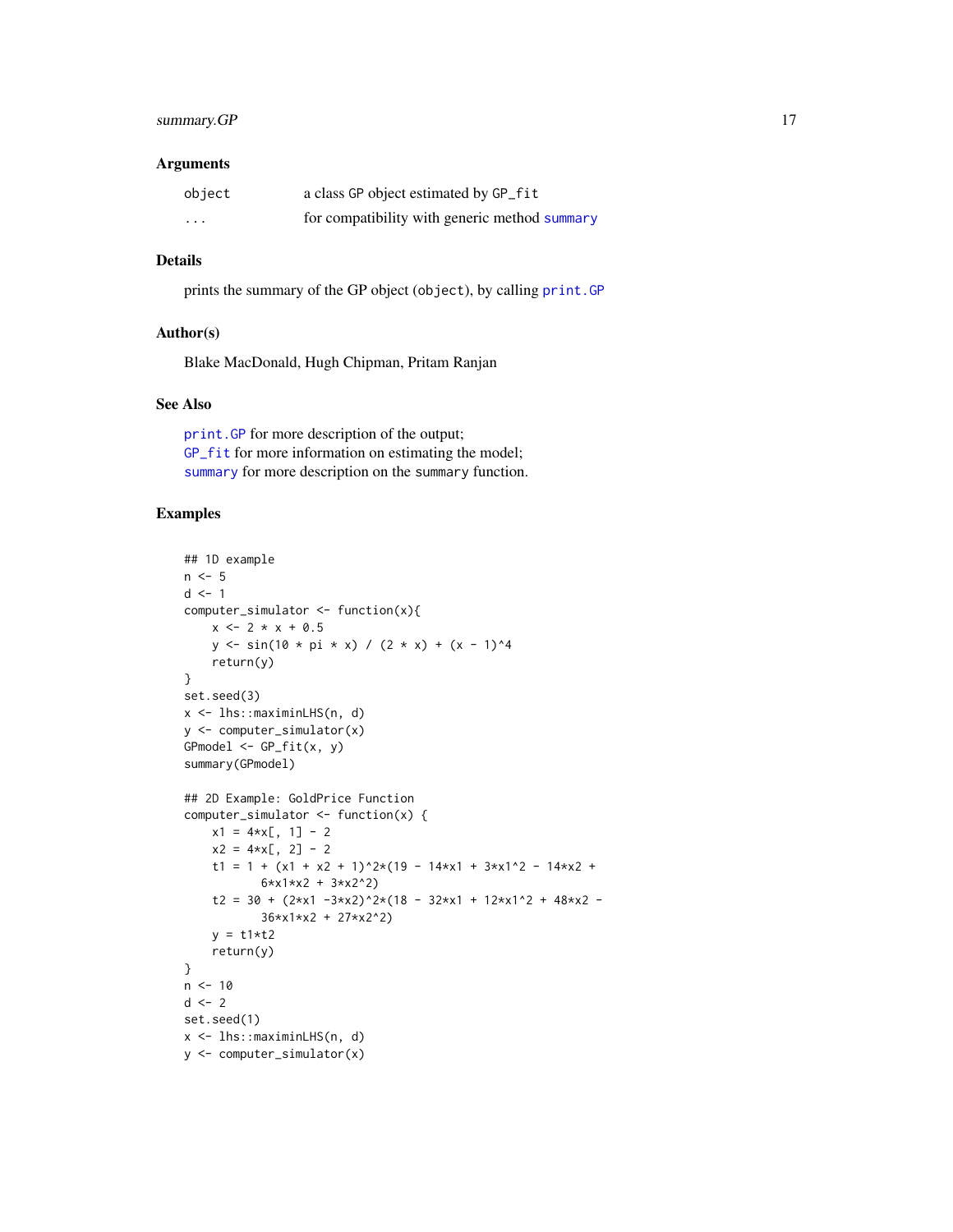18 summary.GP

GPmodel <- GP\_fit(x, y) summary(GPmodel)